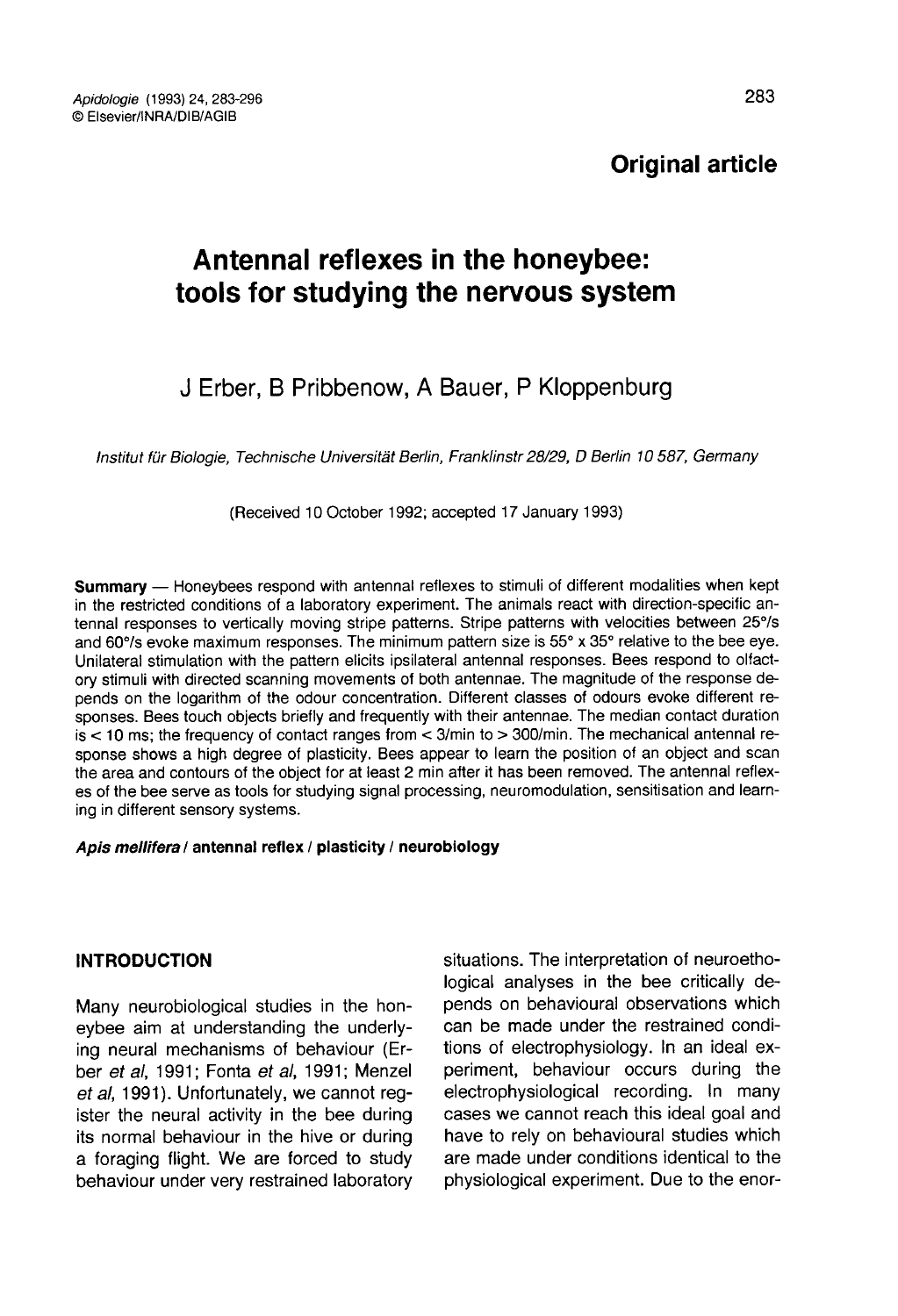The proboscis reflex in response to sugar water stimulation of the antennae has been used for analyses of olfactory conditioning, studies of habituation and as a behavioural measure of modulatory effects of putative neurotransmitters in the brain (Kuwabara, 1957; Erber et al, 1980; Mercer and Menzel, 1982; Macmillan and Mercer, 1987; Menzel et al, 1988; Braun and Bicker, 1992). This reflex is extremely useful for the study of associative and nonassociative olfactory learning (Menzel, 1983). It can also serve as a tool for studying the perception of gustatory stimuli by the antennae.

We have studied antennal reflexes in the bee because the antennae display specific responses to different modalities without conditioning (Kloppenburg et al, 1989). Bees show antennal reactions to visual, olfactory, gustatory and mechanical stimuli. The complex antennal movements are controlled by 4 muscles in the head which move the scape and 2 antagonistically acting muscles in the scape which move the pedicel and the flagellum. The 4 muscles moving the scape are innervated by 9 motoneurons which have their dendritic projections in the dorsal lobe where they overlap with the 6 motoneurons of the muscle system within the scape (Ellerk mann et al, 1989; Kloppenburg, 1990; Kloppenburg et al, 1990b; Pribbenow, 1990). Neuroanatomical studies have shown that afferents of proprioreceptors at the antennal joints and of the Johnston organ project into the dorsal lobe (Maronde, 1990, 1991; Pribbenow, personal observation). There is good evidence that mechanoreceptors of the flagellum also project into the ipsilateral dorsal lobe. There, they overlap considerably with the dendritic arborisations of the antennal motoneurons (Kloppenburg, 1990). Another group of cells projecting into the dorsal lobe are higher-order visual interneurons from the third optic ganglion, the lobula (Maronde, 1991). The dorsal lobe represents the multimodal sensomotor neuropile of the antennae.

The antennal sensomotor system has been well studied. Its already defined network of sensory inputs from both the antennae and the visual system, together with the knowledge of the output motoneurons, offer a very useful approach to neuroethological studies in the bee. It is the aim of this paper to summarise the antennal responses to visual, olfactory and mechanical stimuli. The same motor output can be used to study the plasticity of signal processing in different sensory systems and to analyse the effects of neuromodulators in the nervous system of the bee.

# MATERIAL AND METHODS

Honeybees were caught at the hive entrance, immobilized by chilling in the refrigerator at 5 °C and then harnessed in tubes for the experi ments. Different methods were used to quantify the antennal responses.

## Visual stimulation

In the first series of experiments visual antennal reflexes were analysed. Antennal responses were elicited by presenting moving stripe pat terns to one or both compound eyes of the bee. The antennal responses were evaluated with an optoelectronic device. A single bee was fixed with its holder in a vertical position. The bee's head was illuminated from below with red light from a light guide. The contours of the bee head and the antennae were projected through a dissecting microscope to a ground glass disc mounted above one ocular. Eight phototransis tors on the ground glass registered the movement of the antennae. The signals of the photo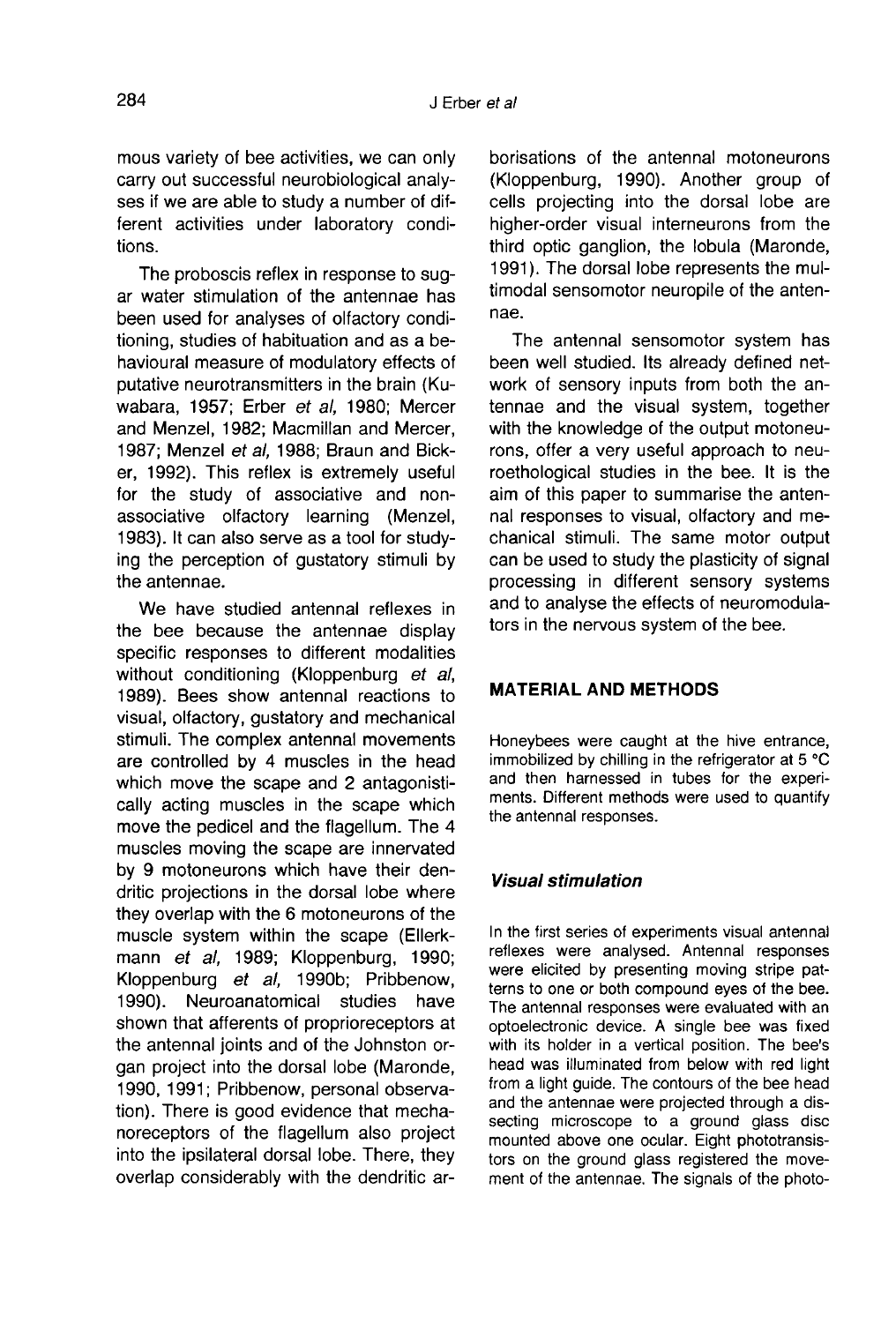detectors were fed via an interface to a microcomputer which calculated the mean antennal angle for each antenna (fig 1A; for further details see Erber et al, 1991).

The antennal angle for each antenna is defined as the angle relative to the midline of the head (fig 1A). The 2 regular black and white patterns were presented at varying distances and velocities to the compound eyes. The stripe width was 1 cm. The pattern size was calculated as the visual angle relative to the bee's eye, its velocity as the angular velocity (degrees/s). The patterns were illuminated by white light through 2 light and driven by DC motors. The velocity, direction visual angle relative to the bee's eye, its<br>y as the angular velocity (degrees/s). The<br>is were illuminated by white light through<br>guides (reflected intensity 20-50  $\mu$ W/cm<sup>2</sup>)<br>iven by DC motors. The velocity, direction of movement and time of stimulation of the 2 patterns were independently controlled by an electronic timer.

The movement of the stripe pattern always lasted 10 s. Antennal angles were calculated for each antenna before stimulation (spontaneous angle), and during and after the stimulus. The antennal angles were first calculated as absolute angles. For many experiments the angular difference of the responses for 2 different directions of pattern movement was used as a measure of direction specificity. This "directionspecific antennal response" (DAR) can be used to standardize different experimental series (fig 1A; Erber et al, 1991).

#### Olfactory stimulation

Antennal responses to olfactory stimuli were measured with a simplified version of the optoelectronic device used for the visual experi ments. Two phototransistors on the ground glass registered the frequency of antennal movements towards the midline of the head (for methodological details see Erber and Schildberger, 1980). The phototransistors were arranged on the ground glass at positions which were passed by the antennae when moving in the ventral direction. The antennae display rapid scanning movements towards the source of olfactory stimulation. Since the olfactory stimuli in our experiments were always presented from the ventral side, the antennae moved ventrally, thus frequently passing the 2 phototransistors (fig 1B). Therefore, the direction of antennal responses was indicated by the frequency of antennal passages.



Fig 1. Schematic drawing of antennal responses and their registration. A: The visual antennal reflex: when the stripe pattern moves upward (arrows) relative to the bee, the antennae move downward. Downward pattern movement leads to upward antennal movement. The antennal angle of each antenna is measured relative to the midline of the head (left figure). The directionspecific antennal response (DAR) is the mean angular difference of the position of the antenna between upward and downward pattern movement (right figure). Antennal responses are measured by the indicated phototransistors on a ground glass. B: The olfactory reflex: a bee moves its antennae spontaneously around (left figure). During an olfactory stimulus, which is presented in an upward airstream (right figure; arrows), the bee moves the antennae downward in the direction of the stimulus source. Two phototransistors register the frequency of antennal passages; the relative response (passing frequency during a stimulation/spontaneous frequency) is used as the behavioural measure. C: The mechanical antennal response: a bee scans a wire (left figure) or a small metal plate (right figure) by rapidly touching it for median durations of  $<$  10 ms. The antennal contacts are registered by connecting the objects to the input of an open high-gain amplifier while the insect is grounded.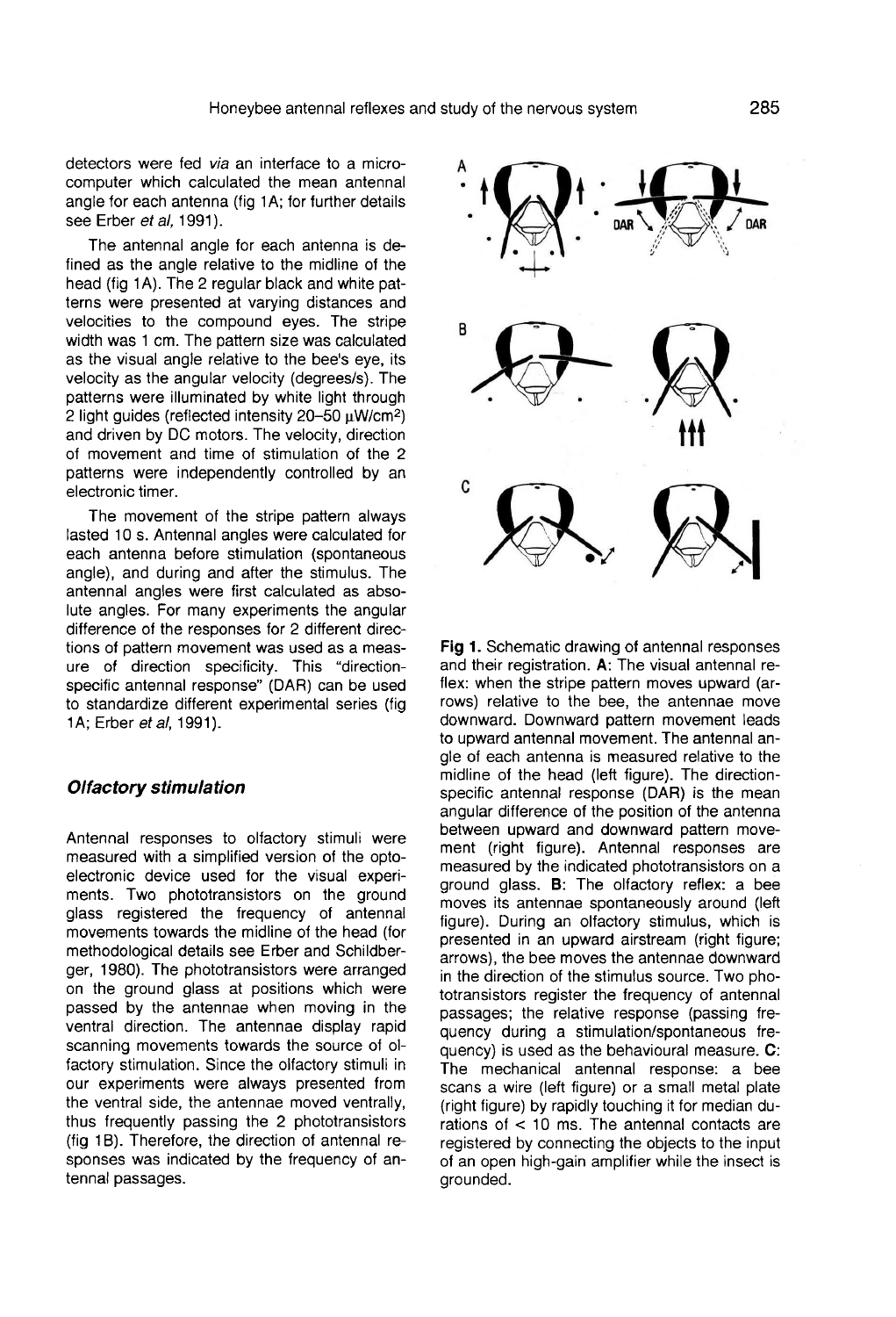Olfactory stimuli were applied by pumping an airstream (pressure 0.2 bar) through a glass tube containing a filter paper soaked in 50 μl of a defined concentration of an odour. Tested odours were: paraffin oil (control), isoamyl ace-<br>tate, citral, geraniol, caprylic acid (all from Sigma Chemie GmbH). An individual tube was used for each odour and each concentration. The airstream was directed through a nozzle ventrally towards the bee (fig 1B). The stimulation programme was controlled by an electronic timer. The stimulus sequence was chosen at random. Antennal passages were evaluated online by a computer. Both antennae's responses were measured over 15 s before the stimulus (spontaneous response), over 15 s during and 15 s after it. Their values were determined by calculating the passing frequency during and after a stimulus relative to the spontaneous frequency before stimulation. Changes of relative responses were only observed during the stimulus, not after. Relative response values > 1 indicate that the antennae moved towards the stimulus source.

#### Mechanical stimulation

Responses of a single antenna to mechanical stimuli were measured with an electronic device. An object, either a silver wire or a small silver plate, was connected to the input of an open differential high-gain amplifier (fig 1C). Contacts of the antenna with the object could be registered as rapid voltage changes whenever the antenna of the grounded animal touched the object. The signals were registered by a transient recorder and stored by computer. Both touching frequency and duration were analysed.

Behaviour was also registered by video recordings. Data were evaluated by frame-toframe analysis using the still mode of the video recorder.

# RESULTS

#### Visual antennal responses

Free-flying honeybees show specific antennal movements when landing in a visually structured environment (Erber, 1984). During flight the antennae are held in an upright position. Shortly before landing and only when approaching the landing platform from above are the antennae moved downward, thus scanning the landing platform. Very similar responses can be elicited in the laboratory by using upwardmoving stripe patterns.

When a stripe pattern presented to both compound eyes moves upward relative to the bee, the antennae move downward. Opposite pattern movement leads to upward-moving antennae. The response shows short latencies. Figure 2A summarises the antennal responses to different directions of pattern movement. The antennal angles for the 2 vertical directions of pattern movement (fig 2A I) differ significantly ( $p < 0.01$ ; 2-sided Wilcoxon test). The mean antennal angles during upward pattern movement also differ significantly from the spontaneous antennal angle before stimulation ( $p < 0.01$ , 2-sided Wilcoxon test). Vertical pattern movement therefore results in direction-specific antennal responses. The mean angular difference between the responses to the 2 stimulus directions, the direction-specific antennal response (DAR), is a measure of the directionality of the reflex. The DAR is  $\approx 20^\circ$  for the experiment in figure 2A I.

Pattern movement along the body axis (longitudinal plane of movement) leads to antennal angles which are smaller than the spontaneous antennal angle (fig 2A II). The mean antennal angle for back-to-front movement of the pattern differs from the spontaneous angle ( $p < 0.05$ , 2-sided Wilcoxon test). Yet no direction specific response was found.

Movements of the striped patterns in different diagonal-vertical directions lead to antennal responses similar to those during vertical stimulation (fig 3 III, IV). The angular responses for the upward and down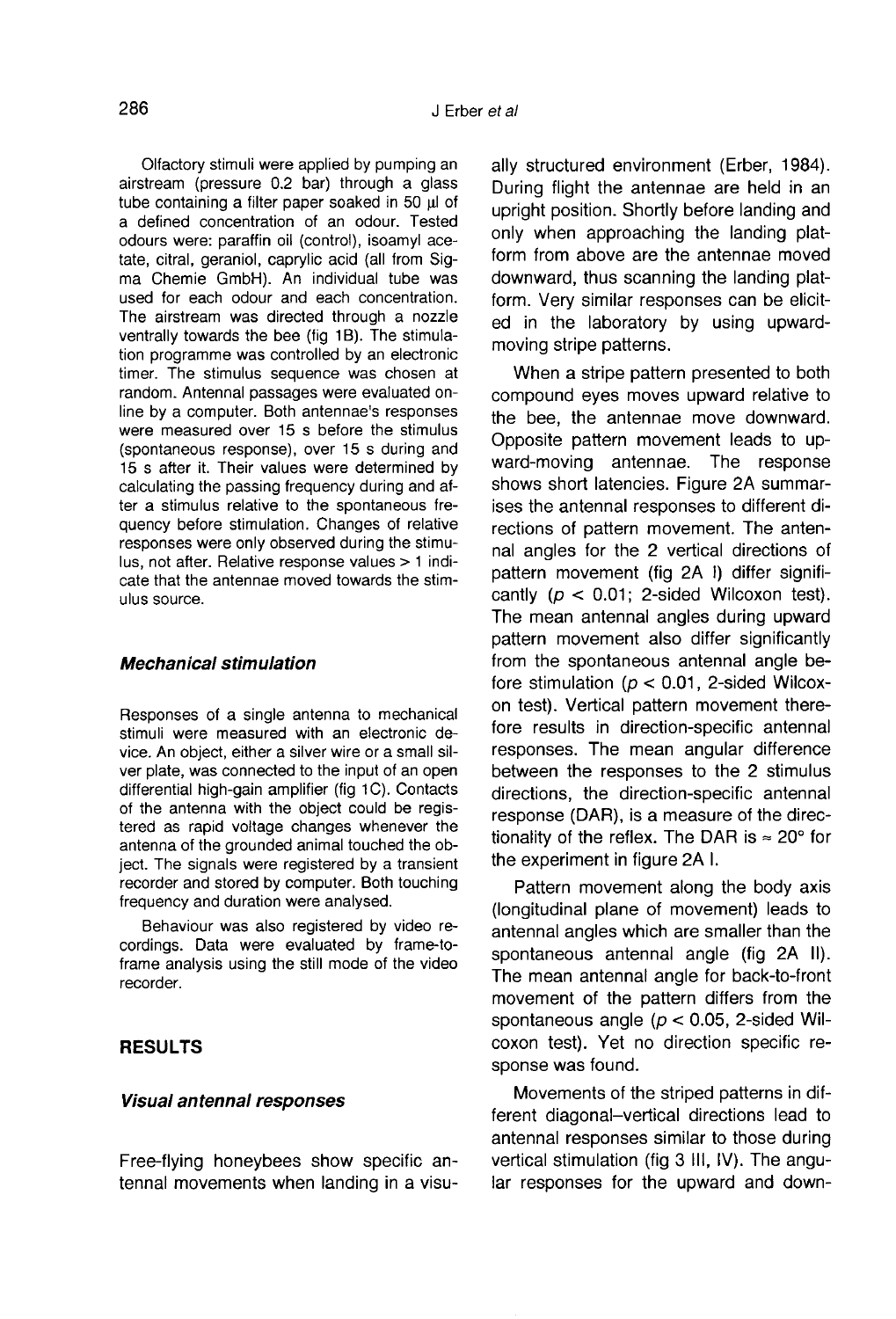ward directions differ significantly in both experiments ( $p < 0.01$ , 2-sided Wilcoxon test). Similar to vertical pattern movement, the responses for the upward direction during diagonal pattern movement differ from the mean spontaneous antennal angle ( $p <$ 0.025, 2-sided Wilcoxon test). Honeybees respond with direction-specific antennal responses during upward and downward pattern movement. The DAR is highest for vertical movements.

However, it was not clear whether the antennal response is controlled by both eyes. Therefore, a series of experiments was designed to test different movement stimuli presented to one or both eyes. A "roll" stimulus, consisting of an upward-



moving pattern on one side and a downward-moving pattern on the other side, leads to significant direction specific responses of the 2 antennae (fig 2B I;  $p <$ 0.05, 2-sided Wilcoxon test). Each antenna responds according to the stimulus direction presented to the ipsilateral eye, thus suggesting that each eye governs the response of its side's antenna.

This hypothesis can be tested by stimulating only one compound eye and evaluating the antennal responses of each side separately (fig 2B II, III). The results demonstrate that the antenna on the stimulated side exhibits a significant direction-specific response (fig 2B II;  $p < 0.025$ , 2-sided Wilcoxon test), while the contralateral antenna on the unstimulated side does not display a direction-specific response (fig 2B III). This experimental series has shown that visual antennal responses are indeed governed by the ipsilateral compound eye.

Fig 2. The visual antennal responses to moving stripe patterns: the ordinates show the mean absolute antennal angles (± SEM) for different experimental groups. A: The antennal responses to 2 stripe patterns moving in the same direction for both compound eyes. Pattern velocity was 48%, pattern size was 58.1° x 31°; the direction of movement is indicated by the drawings above the respective columns; 9 bees were tested in each group. The difference between opposite responses is the direction-specific antennal response (DAR). I. Responses to either upward or downward pattern movement (arrows). II. Responses to longitudinal movement (arrows). III, IV. Responses to diagonal pattern movement (arrows). B: The antennal responses to moving stripe patterns presented differently to the eyes. Pattern size and velocity as given in figure 2A. Twelve bees were tested in each group. I. Responses to a roll stimulus: one pattern is moving upward, the other one downward (drawing and arrows). II. The responses of the ipsilateral antenna are shown. II. III. Responses to unilateral stimulation. The pattern moves either upward or downward (arrows) in front of only one eye. III. The contralateral responses (antenna of the non-stimulated side).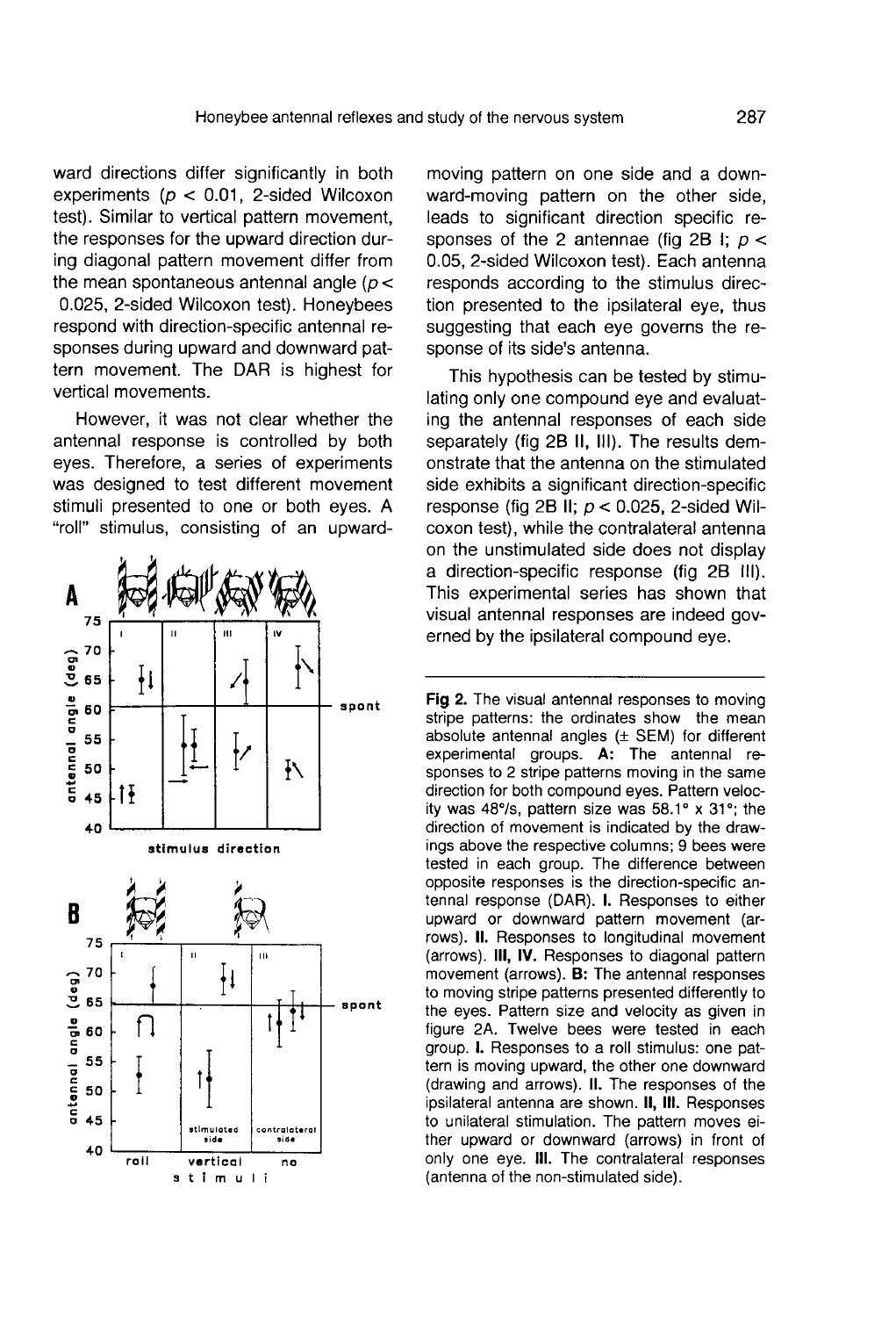We also tested other directions of movement, but found no direction-specific antennal responses for lateral or longitudinal pattern movements below or above the bee.

Visual antennal responses can be elicited by patterns of different velocities and size (fig 3). The DAR is approximately the



Fig 3. Velocity and pattern size dependence of visual antennal response (mean ± SEM are shown). A: The direction-specific antennal response (DAR) to bilateral vertical stimulation with a moving stripe pattern (size 110° x 70°) at different velocities is shown on the ordinate; the abscissa indicates the stimulus velocity. Twelve bees were tested. B: The DAR for bilateral vertical stimulation with a moving stripe pattern of different sizes is shown on the ordinate; the abscissa indicates the pattern size relative to the bee's eye (size in direction of stimulus movement x size in direction perpendicular to stimulus movement). Nine bees were tested.

same size for the velocities ranging between 25 °/s and 60 °/s (visual angle relative to the bee) (fig 3A). Stimulus patterns  $> 55^{\circ}$  x 35° lead to maximum responses. Responses are relatively uniform when pattern velocities and sizes exceed their lower limits.

#### Olfactory antennal responses

Under laboratory conditions honeybees respond to olfactory stimuli with rapid scanning movements of the flagellum. Figure 4 shows the antennal response to a drop of water presented laterally to the bee. This response occurs even when the eyes are covered with paint. The behaviour did not occur when the syringe was presented without the drop of water. The ipsilateral antenna displays rapid scanning movements towards the source of stimulation. The contralateral antenna shows scanning movements of smaller amplitude. The antennal response to a drop of water is identical to that during stimulation with an odour. Apparently, the bee responds to the increased water vapour and often the proboscis is also extended during water vapour stimulation (fig 4). The water vapour stimulus can be presented at different loca-



Fig 4. Drawing of a stroboscopic photo of a bee during stimulation with a drop of water. The flashes were delivered at a frequency of 12/s, exposure time: 500 ms; the water drop is indicated by the circle at the bottom. The bee also responded with proboscis extension to the stimulus.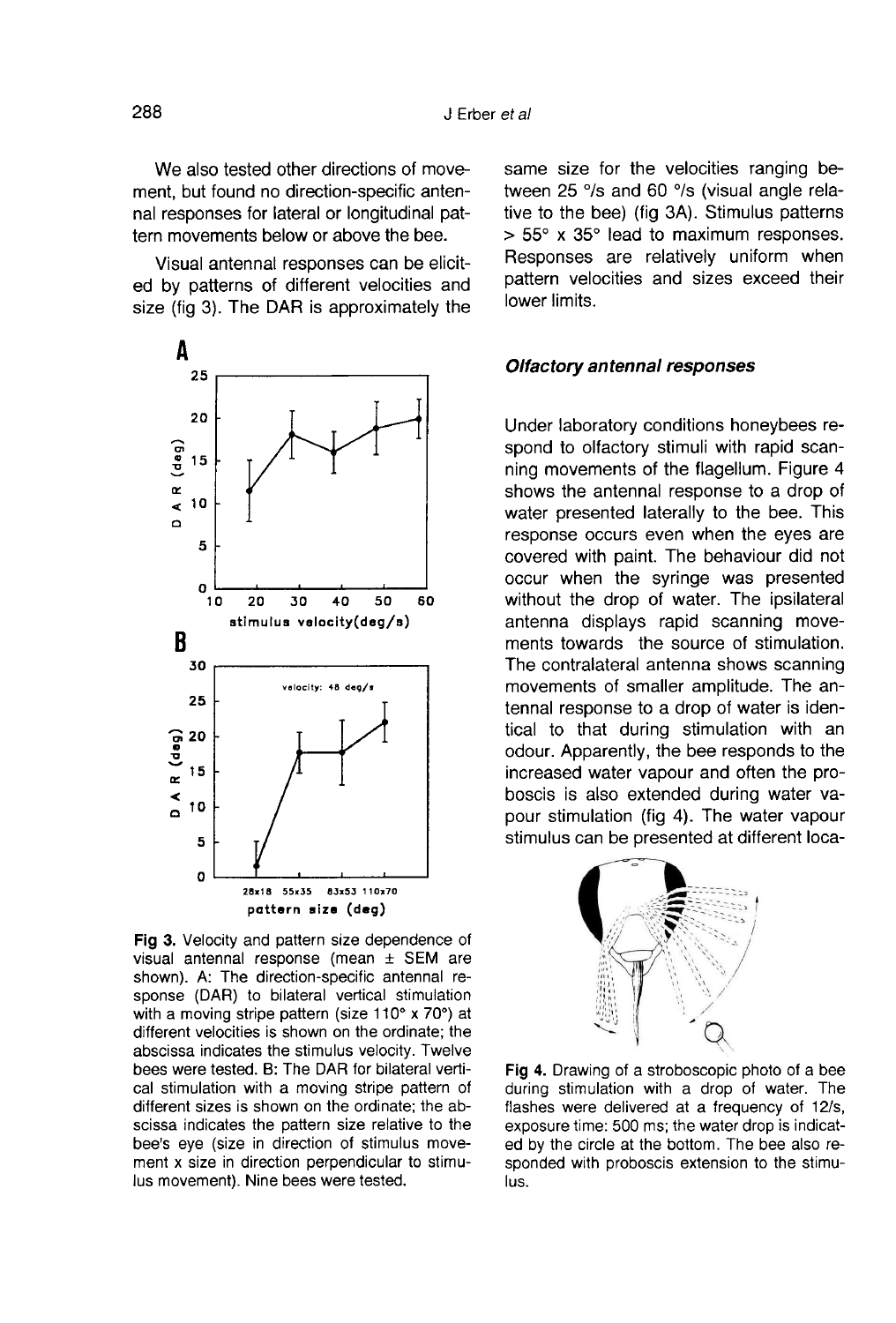tions relative to the antennae, thus stimulating either the right or the left antenna.

The spontaneous frequency of antennal passages across the 2 photodiodes before olfactory stimulation is  $0.53$  Hz  $\pm$  0.03. A ventrally presented olfactory stimulus, in this experiment a scented air stream, elicits rapid antennal scanning towards the source of stimulation. Figure 5A shows the relative responses of both antennae to different odorants which were all tested on the same group of bees. During stimulation, frequencies increase by a factor of between 1.23 (paraffin oil) and 1.95 (geraniol). The responses to isoamyl acetate, which forms part of the alarm pheromone of the bee, do not differ from the control stimulus in which paraffin oil was used as odorant. The responses to geraniol and caprylic acid differ significantly ( $p < 0.05$ , 2sided Wilcoxon test), while the antennal response to citral shows an intermediate level. Antennal responses to different odorants apparently differ in their relative strengths.

This paradigm can be used for measuring the behavioural significance of different odorants in the laboratory and comparing them with olfactory responses of freelymoving bees (Pham-Delegue et al, 1991). The behavioural thresholds for different odours can be calculated by measuring concentration-response relationships. Fig ure 5B shows this curve for caprylic acid, the odour which elicited the strongest response towards the stimulus source. The responses to the relative concentrations  $10^{-2}$  and  $10^{0}$  differ significantly from the response to  $10^{-4}$  ( $p < 0.05$ , 2-sided Wilcoxon test). Similar concentration-response relationships were found for citral and geraniol.

#### Mechanical antennal responses

Bees scan objects within the range of their antennae using brief and frequent contacts



Fig 5. Quantification of the olfactory antennal reflex. The frequency of antennal passages was measured before and during olfactory stimulation. The ordinates show the mean relative response (antennal response frequency during stimulus/before stimulus) as measured by the device shown in figure 1B  $(\pm$  SEM). A: Relative responses to different odours. Fifty ul of each pure odour was put on a filter paper. An airstream passing over the filter papers was presented to the bee as olfactory stimulus. The following odours were used: paraffin oil (PAR), isoamyl acetate (ISO), citral (CIT), geraniol (GER) or caprylic acid (CAP). Twenty bees were tested. B: Relative responses to different concentrations of caprylic acid. The abscissa shows the relative logarithmic concentration. Twenty bees were tested.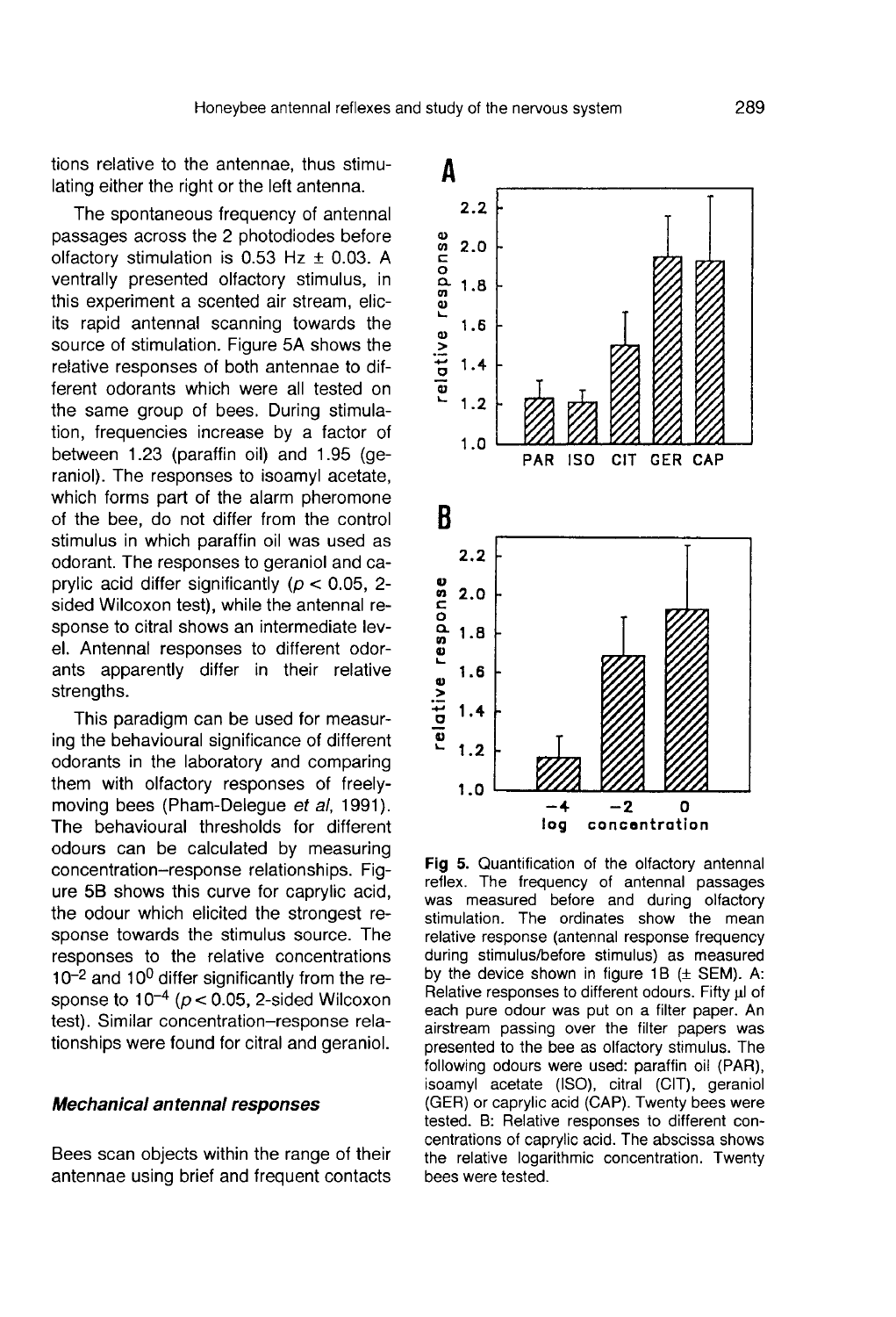(fig 1C; Kloppenburg and Erber, 1989). Touching frequency varies considerably in different animals from  $<$  3/min to  $>$  300/ min. This response parameter appears to depend on the bees' state of arousal. After sensitisation of the bee with sugar water, the frequency of touching increases significantly ( $p < 0.05$ , Wilcoxon matched-pairs test) (Pribbenow et al, 1992).

Figure 6 shows the relative frequency distribution of touching duration in an experimental series of 10 bees. This distribution is typical of mechanical scanning behaviour. The most frequent touching durations are found in the range < 10 ms, whereas touching durations > 20 ms are relatively rare. In this experiment the mean value of the distribution was 7.5 ms and the median value 6 ms. In another series of experiments it has been shown that the touching duration does not differ significantly when the compound eyes are closed. Mechanoreceptors on the flagellum are not necessary for the control of the scanning movements. Bees can even



Fig 6. Frequency histogram of contact durations for touching a metal wire. The ordinate shows the relative frequency of contact durations the abcissa indicates the duration of the contacts. Ten bees were tested: 1 617 contacts were evaluated.

scan objects when the flagellum has been replaced by a small silver wire (Pribbenow et al, 1992).

# Plasticity of the mechanical antennal response

The mechanical antennal response shows a high degree of plasticity. Preliminary experiments had shown that bees seem to learn the position of an object within the range of the antennae very fast. This observation was tested in a series of experiments with 10 bees. Plasticity of the response was found in most animals. Figure 7 shows a typical experiment with a single insect. The insect's eyes were blinded with black paint and a small object was placed close to the insect for 30 min. Antennal movements were recorded with a video camera before and after presentation of the object.

Without the presence of an object the antenna performs small and large scanning movements, most frequently in the fronto-ventral area (fig 7A). After the presentation of a square object the antenna scans the area where the object had been. The behaviour gives the impression that the antenna 'searches' for the object and scans the contours (fig 7B). Antennal scan-<br>ning behaviour during the 2 min following<br>the removal of the object differs significant-<br>ly from the spontaneous antennal behavi-<br>our ( $p < 0.0001$ ,  $\chi^2$  test). The experiments ning behaviour during the 2 min following the removal of the object differs significantly from the spontaneous antennal behaviour ( $p < 0.0001$ ,  $\chi^2$  test). The experiments show that bee antennae scan objects by touching them briefly and frequently. This antennal behaviour shows plasticity.

#### **DISCUSSION**

Honeybees respond with specific antennal movements to stimuli of different modalities. The antennal responses can be bilat-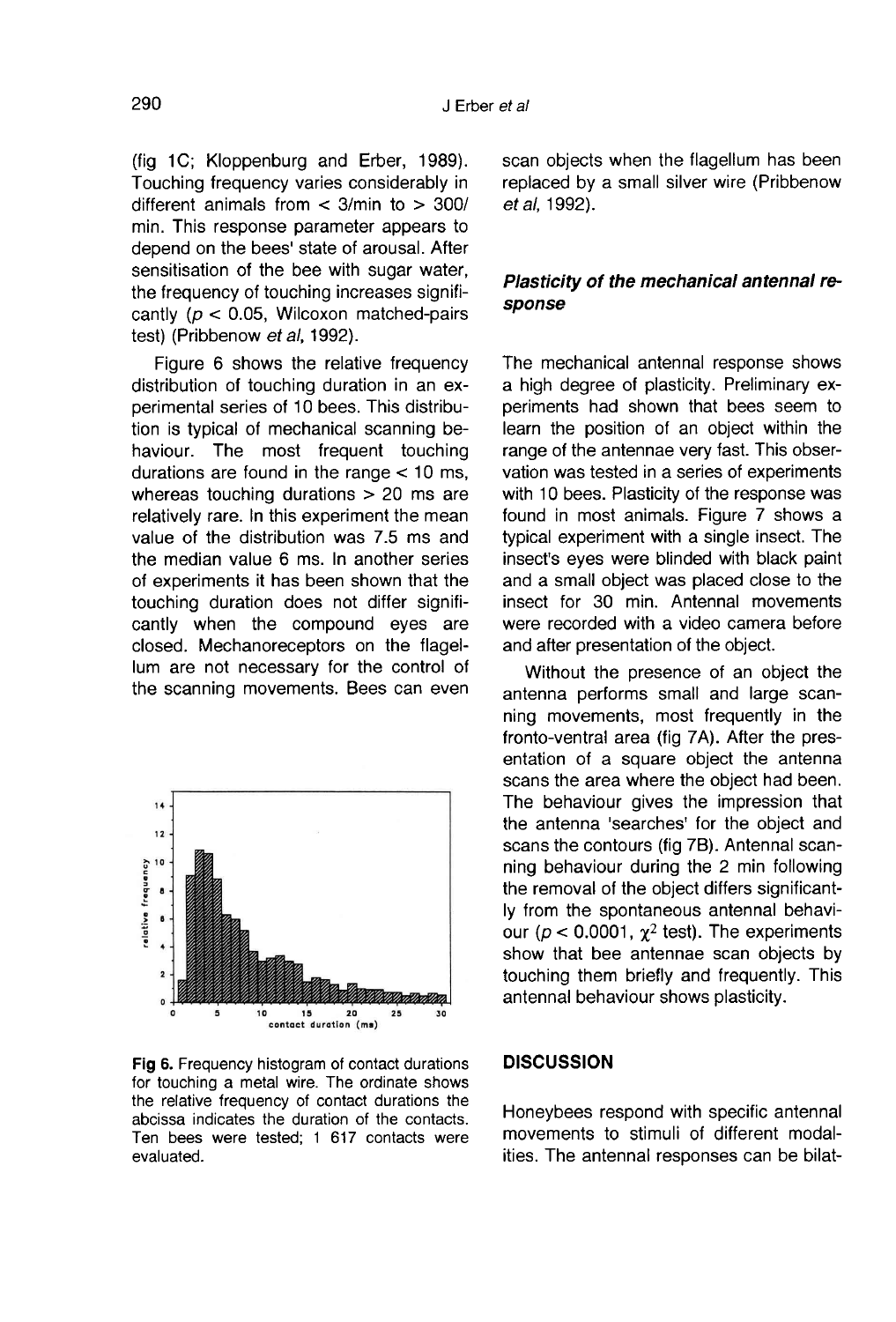

Fig 7. The plasticity of mechanical antennal scanning behaviour is shown, together with the relative position of the bee. Antennal movements were registered by a video camera which was placed lateral to the bee. Video recordings before (A) and after (B) presentation of an object positioned lateral to the bee were made and evaluated frame by frame. A: The relative frequency of the position of the antenna during scanning in the 2-dimensional plane is shown before an object was presented to the bee. The space being scanned by the antenna was divided into equal squares  $(1 \times 1 \text{ mm})$ . The ordinate shows the relative frequency of antennal positions for the different squares. Black areas indicate the position of the object presented later (object size: 3 x 2 mm). Bees most frequently scanned the fronto-ventral area. Measurements were made for 1 min. B: Antennal scanning after an object which had been presented to the bee for 30 min was removed. The first minute after removal is shown. The former position of the object is indicated in black. Bees preferentially scanned the area where the object was positioned.

eral, as during olfactory and gustatory stimulation, or unilateral, as during visual stimulation and when scanning an object (Erber and Schildberger, 1980; Erber, 1981; Kloppenburg et al, 1989). The motor programme of the antennae depends on the specificity and intensity of the stimulus (Ellerkmann et al, 1989). Since the same behavioural output can be used to study different sensory systems in the bee, antennal reflexes constitute a useful approach for neurobiological analyses. In addition, the behaviour is controlled by only a few muscles (6) and a small number of motoneurons (15) for each antenna (Kloppenburg, 1990).

If neurobiological experiments are to have behavioural significance, they should be performed under similar conditions to those of the behavioural analyses. Studies such as that presented here constitute very sensitive measures for the determination of appropriate stimuli or the identification of neuroactive compounds, their effective concentrations and sites of application (Erber et al, 1991).

The visual antennal reflex in the bee has been used to study neuromodulation in the optic ganglia. Serotonin reduces the<br>directionally-specific antennal response directionally-specific antennal both when the amine is applied over the entire brain or injected locally into the lobula. Octopamine application has the opposite effect. Both amines act over long periods (measured over 1 h) after application, indicating a neuromodulatory function of the 2 compounds. As the visual antennal response to a moving stripe pattern is specific for the stimulated side, the effects of amine injection into one hemisphere can be studied by stimulating the treated and the untreated side and evaluating the antennal responses separately (Kloppenburg, 1990; Erber et al, 1991).

Electrophysiological analyses of evoked potentials and recordings of single visual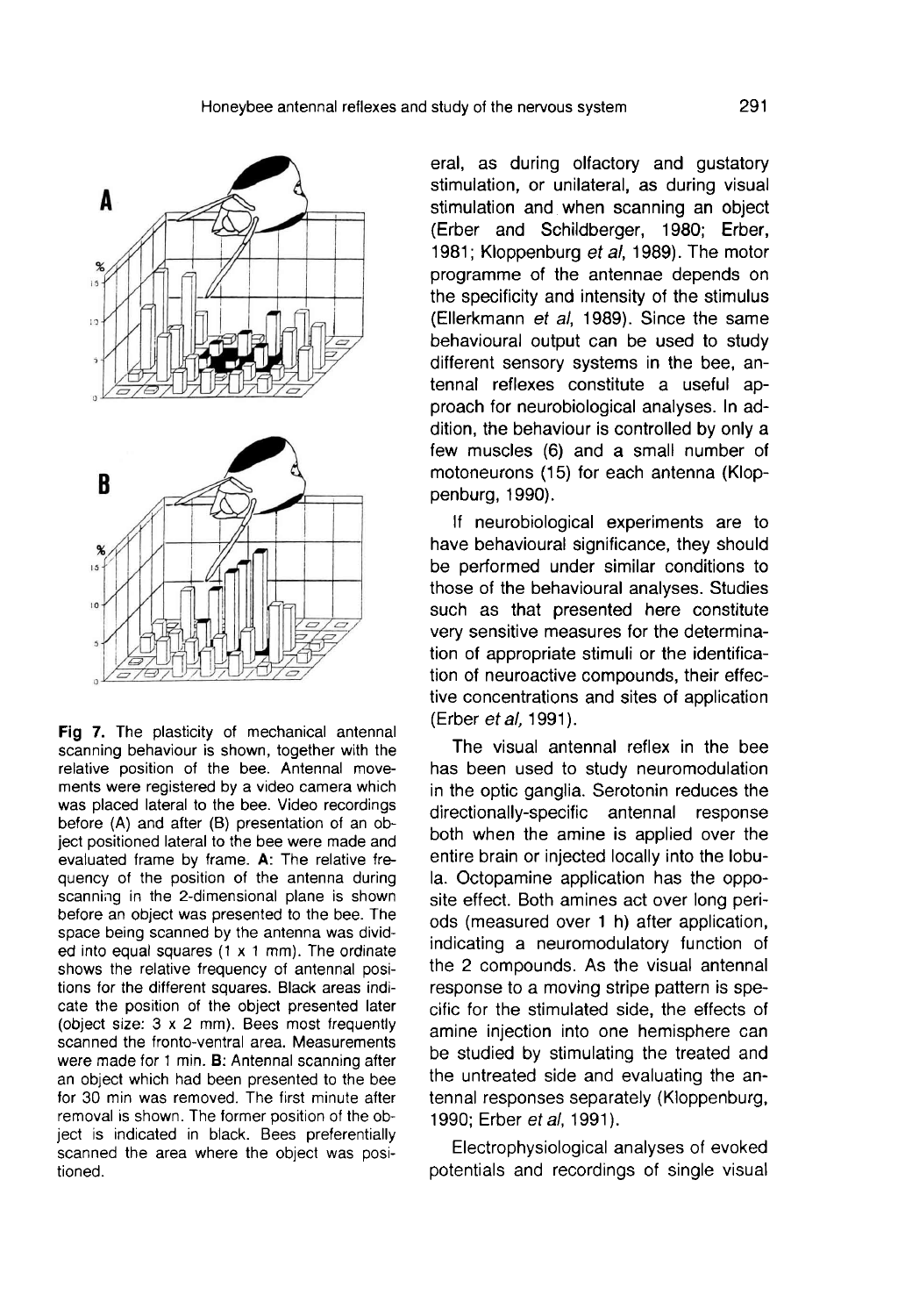neurons in the lobula have shown that the behavioural effects are due to the modulation of the directional specificity of movement-sentitive neurons (Kloppenburg, 1990). A straightforward electrophysiological analysis is possible by limiting the recorded neurons to direction-specific, vertical-movement sensitive cells and by using the neuroactive compounds, concentrations and injections sites which were effective in the behavioural experiment.

The problem of appropriate intensity and quality of the stimuli in the analyses of the olfactory system can be overcome by the experiments presented here (fig 5). The response profile for different odours, the effective concentration of the odorant and the appropriate delivery of the stimulus has been precisely defined in behavioural experiments.

The response to a drop of water is particularly useful for analyses of signal processing in the olfactory pathway of the brain. The response to increased vapour pressure is in all aspects identical to that during an olfactory stimulus. Treatments which affect olfactory responses have similar effects on the responses to a drop of water, indicating that signal processing for both stimuli is closely related (Erber, 1981; Mercer and Menzel, 1982; Menzel et al, 1988). As both antennae respond to a drop of water with coordinated movements directed towards the stimulus source, stimulation of one antenna can be compared to stimulation of the other antenna. Injection of neuroactive compounds into different parts of the mushroom bodies results in response changes on the treated side, while the antennal responses on the other side remain unaltered. Comparing the responses of the 2 antennae made it possible to show that the peptides FMRFamide and CCK have long-lasting effects in the  $\alpha$ -lobe of the mushroom bodies (Erber et al, 1989; Kloppenburg et al, 1990a). This finding is important because neurons in

the mushroom bodies demonstrate FMRFamide-like and CCK-like immunoreactivity (Noble and Goodman, 1987; Schürmann and Erber, 1990). Further immunocytological analyses using antibodies against both peptides in the same preparation have demonstrated that immunoreactivity can be attributed to different subgroups of intrinsic mushroom body neurons (Kloppenburg et al, 1990a).

Behavioural experiments and neuroanatomucal studies have shown that processing of olfactory information in the honeybee is side-specific (Martin, 1964; Masson, 1977; Erber et al, 1980). The physiological function of the tract connecting the antennal lobes (Masson, 1982; Arnold et al, 1987) has not been analysed so far. The experimental design for testing responses of both antennae after injecting small amounts of neuroactive agents into the olfactory pathway neuropile of one hemisphere has the advantage of constituting an intrinsic control. General behavioural effects that influence both hemispheres, such as arousal, result in response changes of both antennae. Specific effects due to the treatment of one hemisphere are detected by comparing the different responses of the 2 antennae.

Only recently has the response to a drop of water also been used to analyse the function of mechanoreceptors located at the antennal joints of the bee (Maronde, personal communication). Ablation of mechanosensitive hair plates at the antennal joints leads to uncoordinated movements of the 2 antennae during stimulation with a drop of water. This change in behaviour is a very sensitive measure for the function of mechanoreceptors on the antennae.

The mechanical antennal reflex is characterized by brief contacts of the antenna with an object. Neuroanatomical studies suggest that mechanosensory inputs from the antenna converge onto antennal moto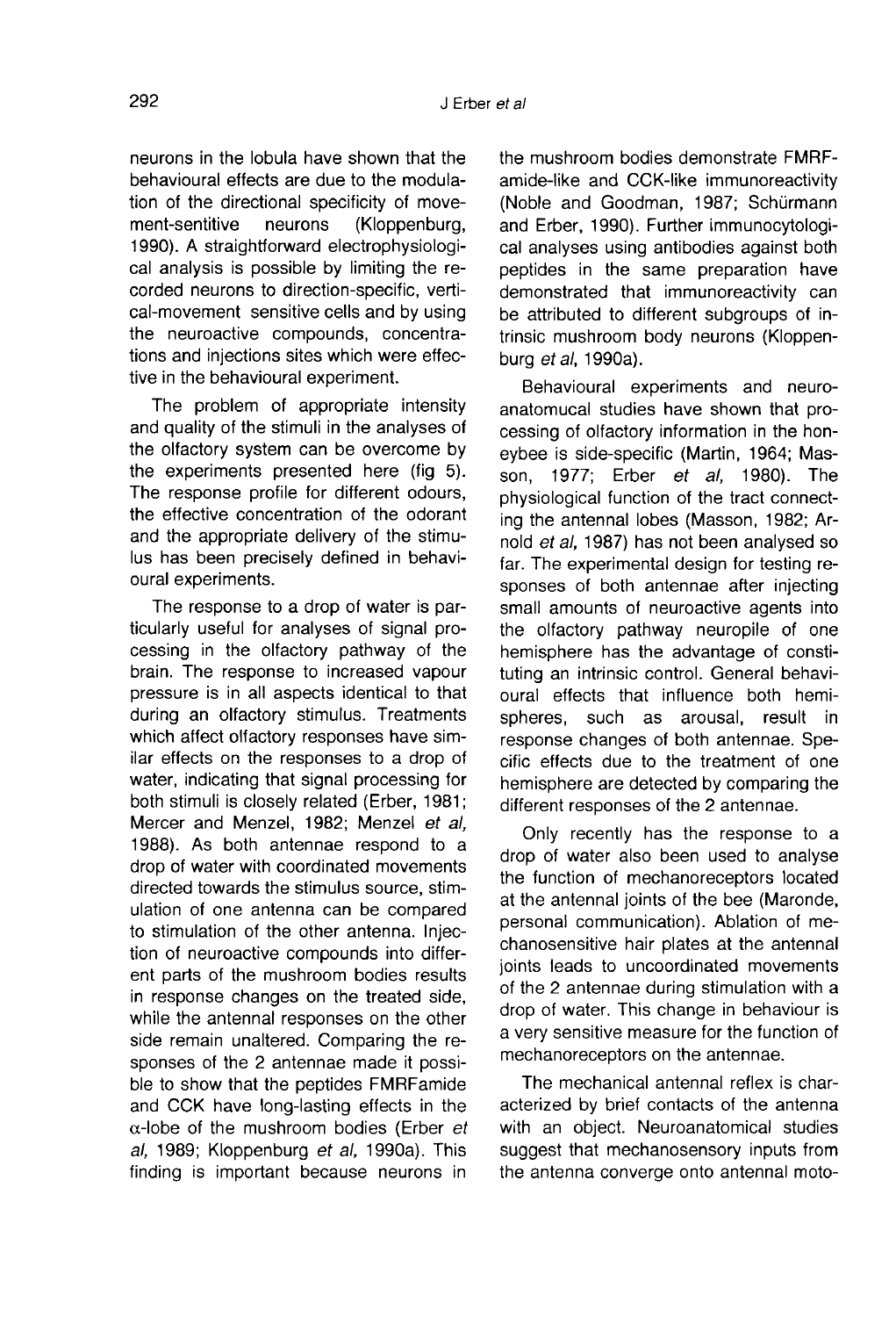neurons in the dorsal lobe (Kloppenburg, 1990). Electrical stimulation of the antennal nerve while recording action potentials in the nerve that innervates the antennal head muscles resulted in latency periods of 5 ms between the sensory stimulus and the response of the motoneurons. The brief contact duration of this reflex could therefore be the result of monosynaptic connections between mechanoreceptors and motoneurons. However, recent experiments have not been able to verify this hypothesis (Pribbenow et al, 1992). Antennal scanning of an object is most likely controlled by a motor programme initiating oscillatory movements of the antenna. Mechanosensory inputs are necessary to start this programme. It is then performed for some time without feedback from antennal mechanoreceptors.

The mechanical antennal reflex has recently been used to study neuromodulation in the antennal mechanosensory-motor neuropile of the dorsal lobe (Riens et al, 1992). Antennal contact durations can be measured and evaluated on-line by a computer. Contact durations are enlarged after local application of serotonin into the dorsal lobe. Octopamine injection, on the other hand, had no effect on the duration of antennal contact. The behavioural analysis of the mechanical antennal reflex is currently used for comparison of putative serotonin antagonists in the dorsal lobe.

The plasticity of the mechanical antennal reflex is a very interesting behavioural effect, not least because the mechanoreceptive inputs from the antenna, their projections to the motor neuropiles and the motoneurons involved are well characterized (Suzuki, 1975; Masson and Arnold, 1987; Kloppenburg, 1990). From earlier experiments it is known that antennal responses can be classically conditioned using either an odour or the movement of a stripe pattern as conditioned stimulus (Erber and Schildberger, 1980; Erber et al,

1984). An operant-conditioning paradigm has been described in which bees were rewarded with sugar water for maintaining different positions of the antennae (Erber et al, 1984). Thus, antennal reflexes appear to display a great amount of plasticity. It is therefore not surprising that the mechanical antennal response also shows a high degree of behavioural adaptivity. Though there are other antennal response behaviours showing plasticity, the "neural design" of the mechanical antennal reflex is simpler. A physiological analysis of the underlying mechanisms therefore appears feasible. The significance of the different types of mechanoreceptors on the antenna and the antennal joints in behavioural plasticity is currently being analysed in behavioural experiments.

The antennal responses described here certainly constitute only a small range of antennal responses which can be studied under laboratory conditions. Using these reflexes as tools for studying the nervous system seems to be of value for different sensory systems of the bee and also for studies on behavioural plasticity.

# ACKNOWLEDGMENTS

This study was supported by the Deutsche Forschungsgemeinschaft. We thank K Grandy for her help with numerous experiments, W Roloff for the drawings, and A Buchholtz for his support during the photography and filming of antennal responses.

Résumé — Les réflexes antennaires de l'abeille : un moyen d'étude du système nerveux. L'interprétation des analyses neuroéthologiques chez les arthropodes dépend des observations comportementales qui doivent être faites dans des conditions semblables à celles de l'expérimentation électrophysiologique. Chez l'abeille,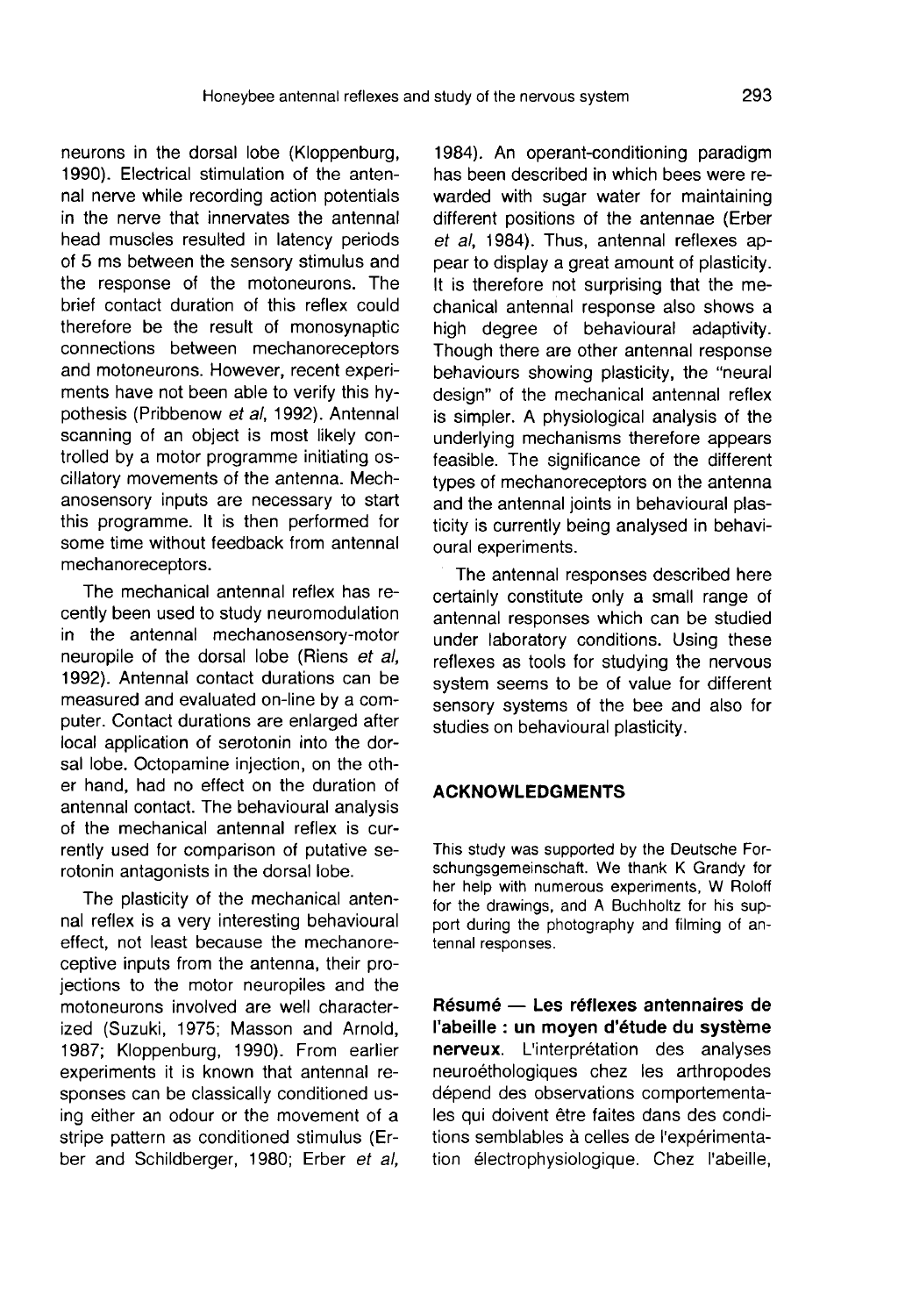les réflexes du proboscis et de l'antenne remplissent cette condition. Les abeilles répondent par des réflexes antennaires<br>aux stimuli de diverses modalités aux stimuli de diverses modalités lorsqu'elles sont maintenues dans les conditions limitées d'une expérience de laboratoire. Les réponses antennaires aux diverses modalités de stimulation peuvent être quantifiées par un dispositif optoélectronique, par l'enregistrement électronique des contacts antennaires avec des objects et par des enregistrements vidéo (fig 1). Les insectes réagissent à des motifs rayés en mouvement vertical par des réponses antennaires directionnelles spécifiques. Des motifs rayés animés d'une vitesse de 25°/s et 60°/s déclenchent le maximum de réponses (fig 3A). La taille du motif minimal est de 55° x 35° par rapport à l'œil de l'abeille (fig 3B). Une stimulation unilatérale à l'aide du motif provoque des réponses antennaires ipsilatérales (fig 2). Les abeilles répondent à des stimuli olfactifs par des mouvements de balayage dirigé des 2 antennes. L'ampleur de la réponse dépend du logarithme de la concentration de l'odeur. Les réponses varient selon les classes de produits odorants (fig 5). Les abeilles touchent rapidement et fréquemment des objets avec leurs antennes. La durée moyenne du contact est inférieure à 10 ms (fig 6), et la fréquence des contacts va de moins de 3/min à plus de 300/min. La réponse antennaire mécanique présente un degré élevé de plasticité. Les abeilles semblent apprendre la position d'un objet, et balaient la région et les contours de l'objet pendant au moins 2 min après qu'il a été retiré (fig 7). Les réflexes antennaires de l'abeille servent d'outils pour étudier le traitement du signal, la neuromodulation, la sensibilisation et l'apprentissage dans divers systèmes sensoriels.

# Apis mellifera L/ réflexe antennaire / plasticité / neurobiologie

Zusammenfassung — Antennenreflexe bei der Honigbiene: Mittel zum Studium des Nervensystems. Die Interpretation neuroethologischer Experimente ist davon abhängig, daß die Verhaltensbeobachtungen unter den gleichen Bedingungen wie<br>die elektrophysiologischen Analysen elektrophysiologischen durchgeführt werden. Wenn Honigbienen unter eingeschränkten Laborbedingungen gehalten werden, antworten sie mit Antennenreflexen auf Reize unterschiedlicher Modalität. Rüssel- und Antennenreflexe der Biene erfüllen diese Voraussetzungen. Die Antennenreaktionen auf Reize unterschiedlicher Modalitäten können quantitativ mit einer optoelektronischen Meßeinrichtung, durch elektronische Registrierung antennaler Kontakte mit Gegenständen und durch Videoaufnahmen ausgewertet werden (Abb 1). Die Tiere reagieren mit richtungsspezifischen Antennenreaktionen, wenn ihnen ein vertikal bewegtes Streifenmuster geboten wird. Maximale Reaktionen werden von Streifenmuster mit Geschwindigkeiten zwischen 25°/s und 60°/s ausgelöst (Abb 3A). Die minimale Mustergröße beträgt 55° x 35° relativ zum Komplexauge der Biene (Abb 3B). Einseitige Reizung führt zu ipsilateralen Antennenreaktionen (Abb 2). Bienen reagieren auf olfaktorische Reize mit gerichteten Bewegungen beider Antennen. Die Antwortstärke ist vom Logarithmus der Duftkonzentration abhängig. Verschiedene Duftklassen führen zu abgestuften Reaktionen (Abb 5). Bienen berühren Objekte mit ihren Antennen kurz und mit hoher Frequenz. Die mediane Berührungsdauer ist < 10 ms (Abb 6), die Berührungshäufigkeit schwankt zwischen < 3/min bis > 300/min. Die mechanische Antennenreaktion zeigt einen hohen Grad an Plastizität. Bienen können die Position eines Objektes lernen, sie tasten die Fläche und Konturen des Objektes etwa noch 2 min, nachdem das Objekt entfernt worden ist, ab (Abb 7). Die Antennenreflexe der Bienen sind wertvolle Hilfsmittel, um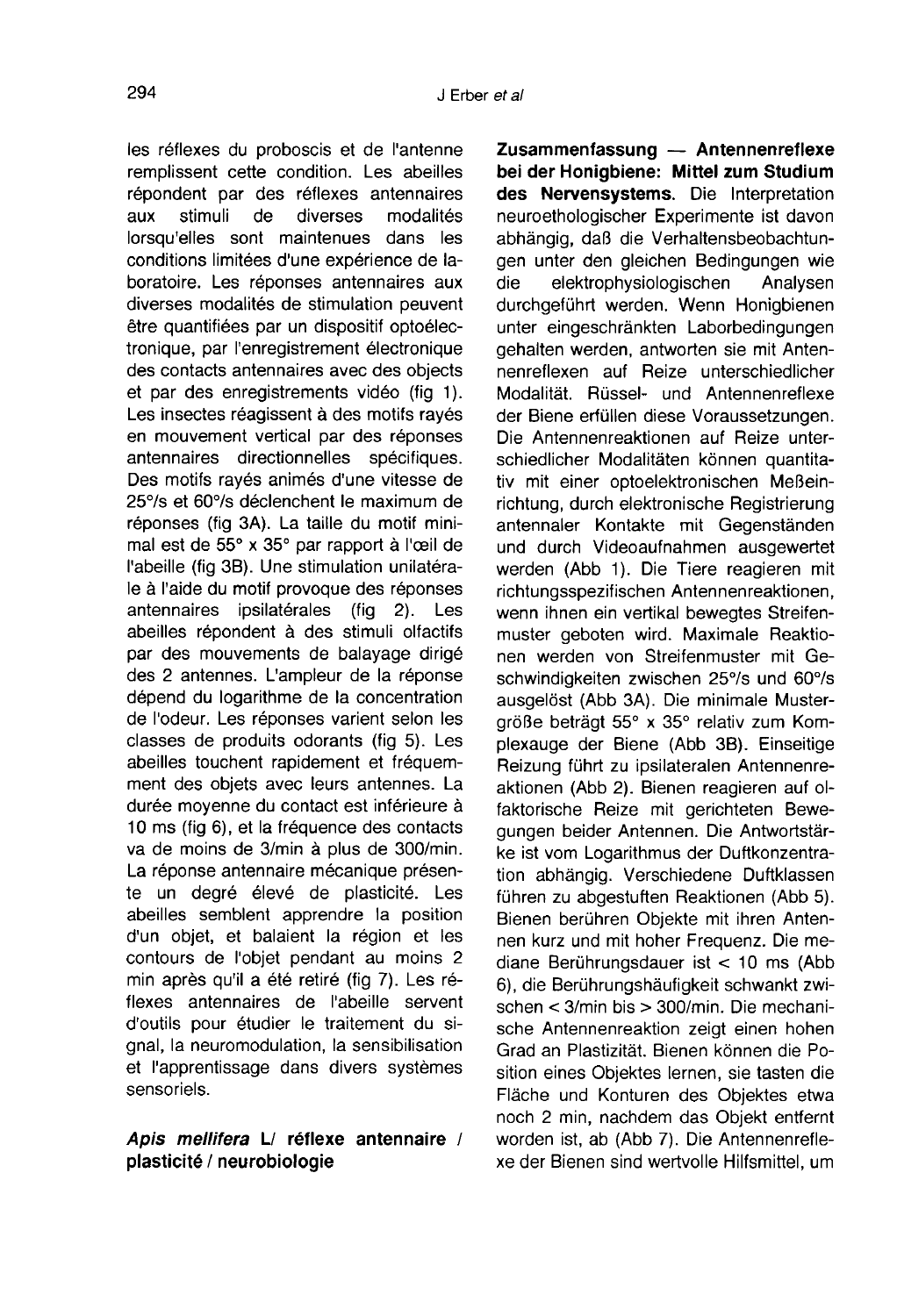die Signalverarbeitung, Neuromodulation, Sensitivierung und Lernen in verschiedenen sensorischen Systemen zu untersuchen.

# Antennenreflex / Plastizität / Neurobiologie / Apis mellifera

# **REFERENCES**

- Arnold G, Denizot JP, Masson C (1987) Immunocytochemical demonstration of GABA in the honeybee brain. Bull Soc Zool Fr 111, 32
- Braun G, Bicker G (1992) Habituation of an appetitive reflex in the honeybee. J Neurophysiol 3,588-598
- Ellerkmann E, Kloppenburg P, Grandy K, Erber J (1989) Motor control of antennal movements in the honeybee (Apis mellifera L). In: Neural Mechanisms of Behavior (Erber J, Menzel R, Pflüger HJ, Todt D, eds) Georg Thieme, Stuttgart, 28
- Erber J (1981) Neural correlates of learning in the honeybee. Trends Neurosci 4, 270-273
- Erber J (1984) Response changes of single neurons during learning in the honeybee. In: Primary Neural Substrates of Learning and Behavioral Change (Alkon D, Farley R, eds) CUP, Cambridge, 275-285
- Erber J, Masuhr T, Menzel R (1990) Localization of short-term memory in the brain of the honeybee. Physiol Entomol 5, 343-358
- Erber J, Schildberger K (1980) Conditioning of an antennal reflex to visual stimuli in bees (Apis mellifera L). J Comp Physiol 135, 217- 225
- Erber J, Hartmann T, Schäfer S (1984) Classical and operant conditioning of antennal movements in the honeybee (Apis mellifera). Verh Dtsch Zool Ges 77, 233
- Erber J, Schürmann FW, Hartmann T (1989) FMRF-amide in the bee brain: immunocytochemistry, behaviour and electrophysiology. In: Proc 17th Göttingen Neurobiol Conf 1989. Gustav Thieme, Stuttgart, 63
- Erber J, Kloppenburg P, Scheidler A (1991) Neuromodulation in the honeybee: autoradiography, behaviour and electrophysiology. In: The Behaviour and Physiology of Bees

(Goodman LJ, Fisher RC, eds) CAB Int, Oxon, 273-287

- Fonta C, Sun XJ, Masson C (1991) Cellular analysis of odour integration in the honeybee antennal lobe. In: The Behaviour and Physiology of Bees (Goodman LJ, Fisher RC, eds) CAB Int, Oxford, 227-241
- Kloppenburg P (1990) Neuroanatomische Charakterisierung der antennalen Motoneuronen und elektrophysiologische Untersuchungen zur aminergen Modulation des visuellen Antennenreflexes der Honigbiene. PhD thesis, Technische Universität Berlin
- Kloppenburg P, Ellerkmann E, Erber J (1989) Antennal reflexes for different modalities in the honeybee. In: Neural Mechanisms of Behavior (Erber J. Menzel R. Pflüger HJ, Todt D, eds) Georg Thieme, Stuttgart, 27
- Kloppenburg P, Erber J (1989) Der mechanische Antennenreflex der Biene: Neuroanatomie und Verhalten. Verh Dtsch Zool Ges 82, 277-278
- Kloppenburg P, Homberg U, Kühn U, Binkle U, Erber J (1990a) Gastrin/CCK in the mushroom bodies of the honeybee: immunocytochemistry and behaviour. In: Proc 18th Göttingen Neurobiol Conf 1990. Gustav Thieme, Stuttgart, 322
- Kloppenburg P, Maronde U, Ellerkmann E, Erber J (1990b) Sensory and motor system of the bee antenna. Vehr Dtsch Zool Ges 83, 414
- Kuwabara M (1957) Bildung des bedingten Reflexes von Pavlovs Typus bei der Honigbiene. J Fac Sci Hokkaido Univ Ser LVI Zool 13, 458-464
- Macmillan CS, Mercer AR (1987) An investigation of the role of dopamine in the antennal lobes of the honeybee, Apis mellifera. J Comp Physiol A 160, 359-366
- Maronde U (1990) Projections of antennal sensilla and common projection areas with visual interneurons in the brain of the bee. In: Proc 18th Göttingen Neurobiol Conf 1990. Gustav Thieme, Stuttgart, 46
- Maronde U (1991) Common projection areas of antennal and visual pathways in the honeybee brain, Apis mellifera. J Comp Neurol 309, 328-340
- Martin H (1964) Zur Nahorientierung der Biene im Duftfeld zugleich ein Nachweis für die Osmotropotaxis bei Insekten. Z Vergl Physiol 48, 482-533